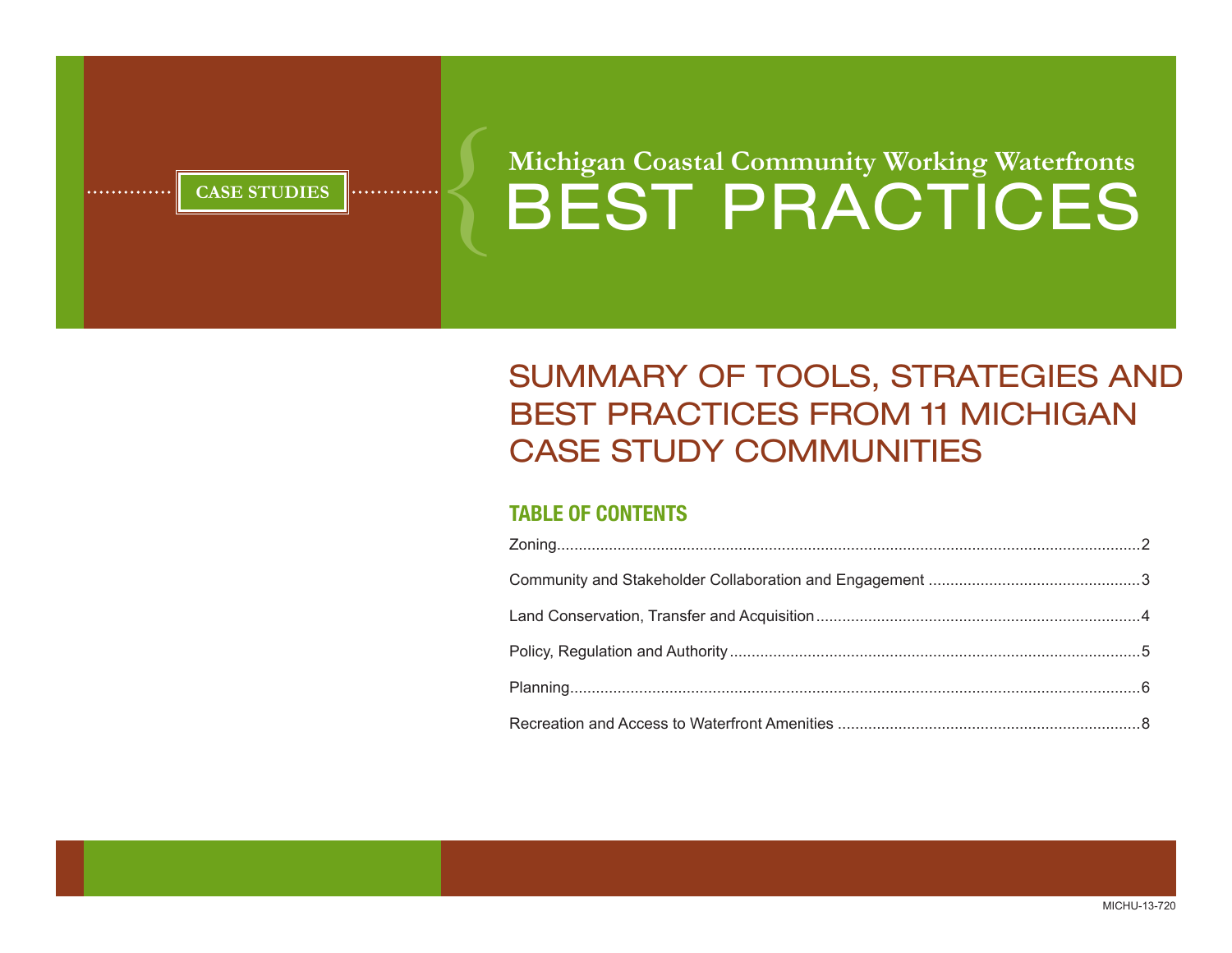# **ZONING**

#### **Create a Hybrid Zoning Ordinan e**  $\overline{\phantom{a}}$

Promote waterfront revitalization by adopting a hybrid zoning ordinance that fosters mixed use development along the waterfront, connection to the public waterfront and to open space, preservation of waterfront views, and walkability. Rezoning and subdividing former industrial property for mixed use can prepare a parcel for redevelopment that meets evolving community needs.

### **Main tain Publi c Access throug h Zoning**

Include language in the zoning ordinance that specifies visual access to the waterfront in certain zoning districts. Utilize the community's zoning ordinance to emphasize the scenic value of the waterfront and encourage development that complements waterfront uses.

Permit uses that rely on access to the waterfront in many zoning districts. General commercial and industrial districts, for example, can accommodate uses such as public/private docks and boat launches, charter fishing, and marine service and repair facilities if a community's ordinance does not have a zoning district that specifically accommodates uses that require adjacency to the waterfront.

#### **ESTABLISH INNOVATIVE h ZONING DISTRICTS**

Form-based code districts that regulate structure, design and form over land use provide greater flexibility with regard to creating a pedestrianoriented, mixed use waterfront district that protects waterfront uses, public access and views of the water. Consider amending zoning ordinances if conventional, use-based zoning is not conducive to meeting the community vision for a walkable, well connected waterfront and downtown.

#### **Utili ze Zoning to E s tablis h RECREATIONAL AND COMMERCIAL Marine Nodes**

Zoning for water-related uses protects marinas, commercial fishing businesses and marine service and repair centers, for example, by preventing the encroachment of non-water-dependent uses. In addition, marine zones highlight the diversity of resources and variety of water-related amenities available in a community while also increasing convenience for users. These nodes of recreational and commercial marine activity also contribute to sense of place in the community.

### **Zoning**

Designating marinas as a special use in zoning districts allows marinas to be appropriately sited and also to creates districts with mixed uses.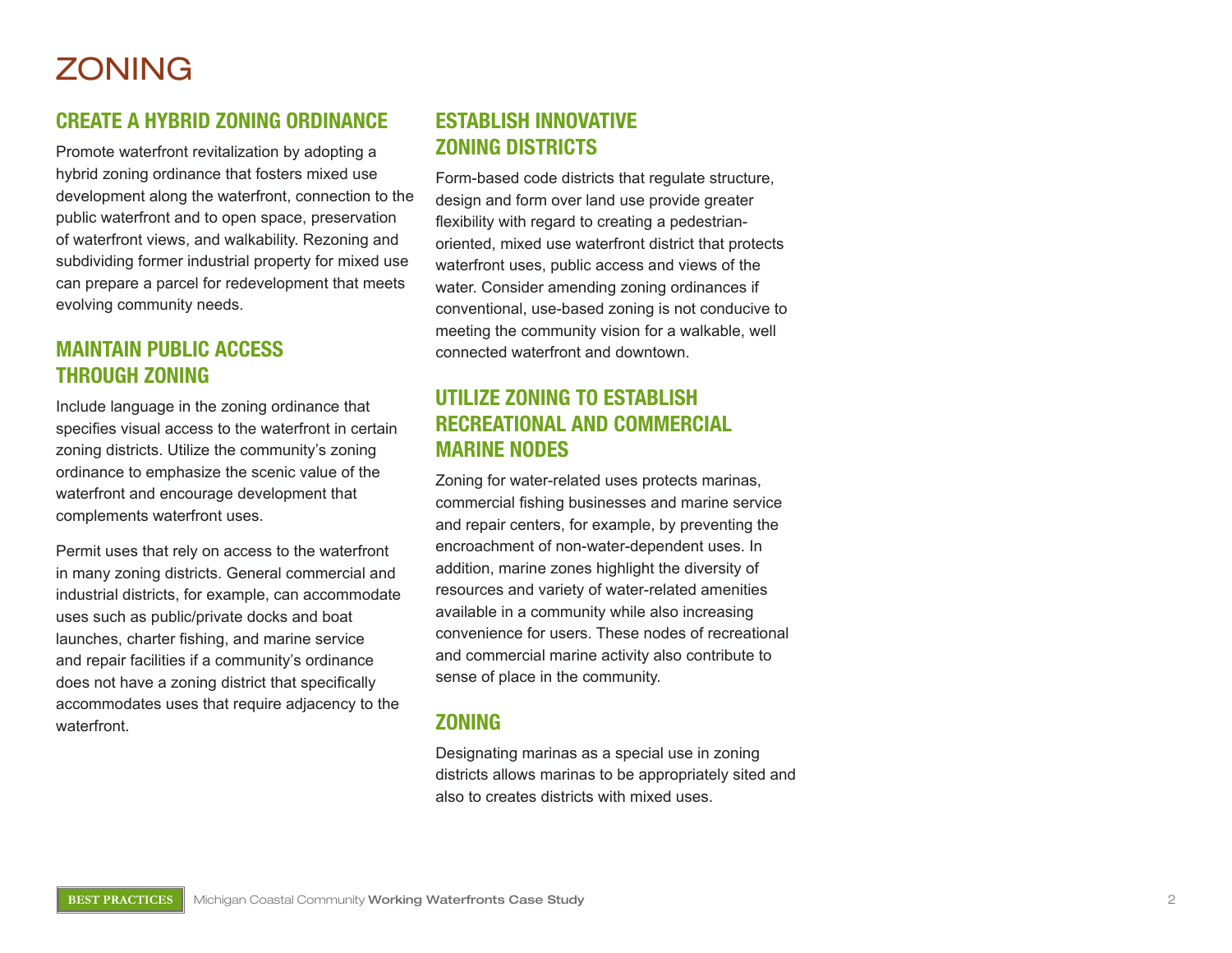# Community and Stakeholder Engagement and Collaboration

### **Collaboration**

Interlocal cooperation can help communities identify common harbor and waterfront goals, investigate the opportunity to utilize a joint site plan review process and consistent zoning, and establish a single entity to manage a harbor that was a waterfront shared by multiple jurisdictions. Adopting a shared waterfront goal encourages planning for future waterfront land uses and sustainable harbor and waterfront management. One example of a waterfront goal is: to protect and enhance the natural aesthetic values and recreation potential of all waterfront areas for the enjoyment of area citizens, while recognizing private property rights of waterfront property owners.

# **Engage Community in Planning and Visioning**

Engage the community in planning exercises in advance. Engaging citizens and professionals together can lead to an effective waterfront visioning and strategic planning process.

#### **Marketing**

Collaborate with a regional convention or visitors bureau to develop marketing material that informs residents and visitors of the available marine assets and opportunities. Marketing should focus on the community and regional assets such as waterbased tourism, marinas, charter fishing and tours and local businesses.

### **Regional Port Collaboration**

Investigate the potential to increase the viability of ports through regional collaboration. Partner with local governments, regional councils of governments and universities to evaluate assets, challenges and needs across the region. Identify opportunities to increase efficiency and reduce the cost of shipping by receiving goods at one port in a region and exporting at another. Use resources such as Coastal Zone Management Program grants to assist with funding regional port studies.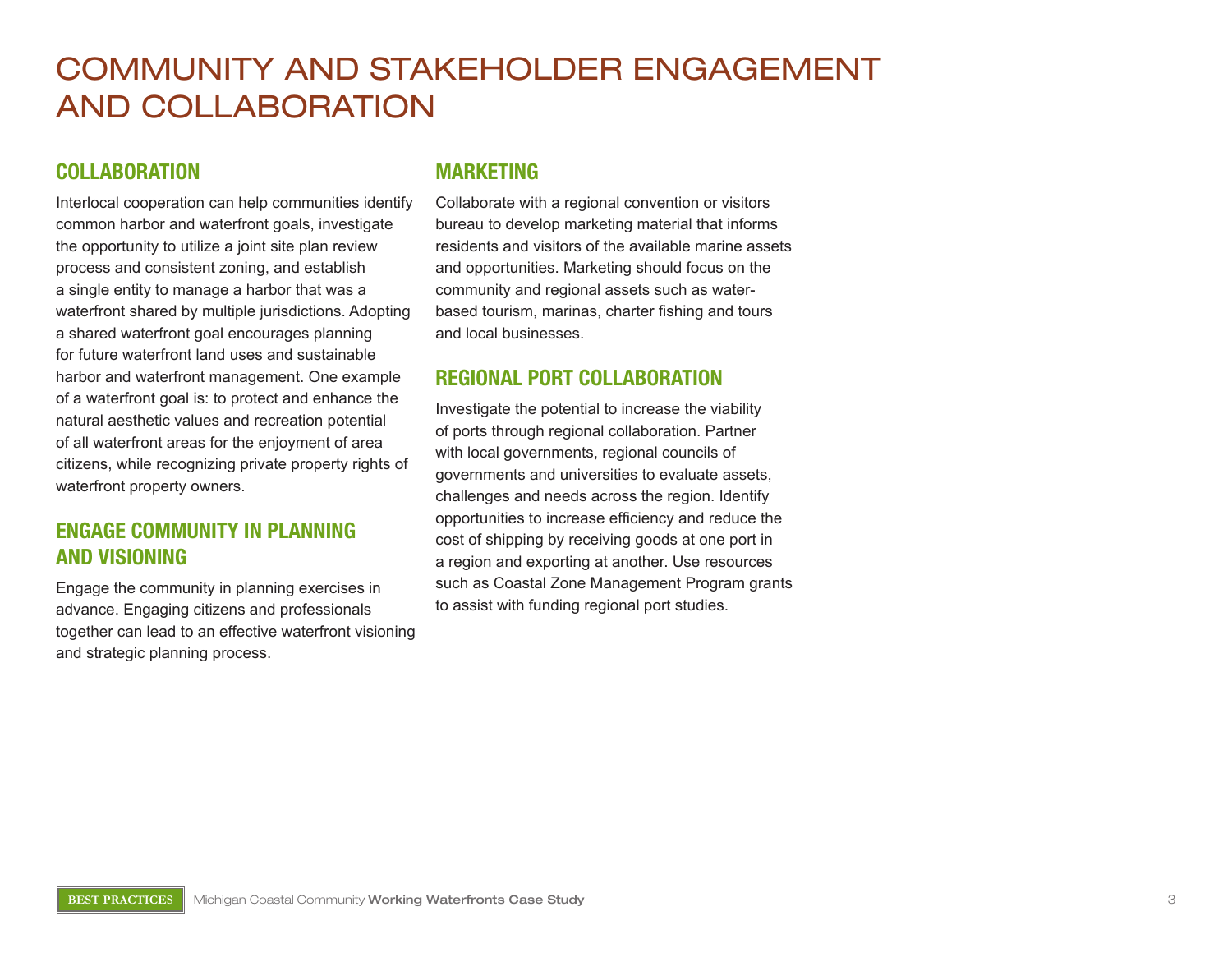# Land Conservation, Transfer and Acquisition

### **Natural Resources Protection**

Clean up impaired ecosystems to improve the quality of natural resources as well as the opportunities for visitors and residents to enjoy these resources. Ensure the protection of undeveloped dunes — a valuable asset that can provide the public with access to the waterfront — through the acquisition of undeveloped dunes. Establish regulations for priority locations with sensitive lands such as dunes and wetlands.

# **Maintain Public Access through Acquisition**

Preserve the waterfront as community open space through acquisition and by permitting public access.

### **Private Investment and Transfer of Property to a Community Foundation**

Transfer ownership of water property to a community foundation to ensure that the space is protected from potential future development that would impair the public enjoyment of the waterfront and to prevent the property from reverting to wasteland.

### **Waterfront Property Acquisition**

Use land acquisition as a tool to utilize, maintain and expand visual and physical access to the waterfront, preserve open space and help ensure that options for future uses along the waterfront are preserved, well planned and meet future community needs.

Funding sources for acquisition or the installation of amenities such as floating docks and trails along the waterfront may include the DNR Trust Fund, Great Lakes Fisheries Trust Fund, and the Robert Woods Johnson Foundation, for example. Private land donations are an additional way the community may acquire waterfront property.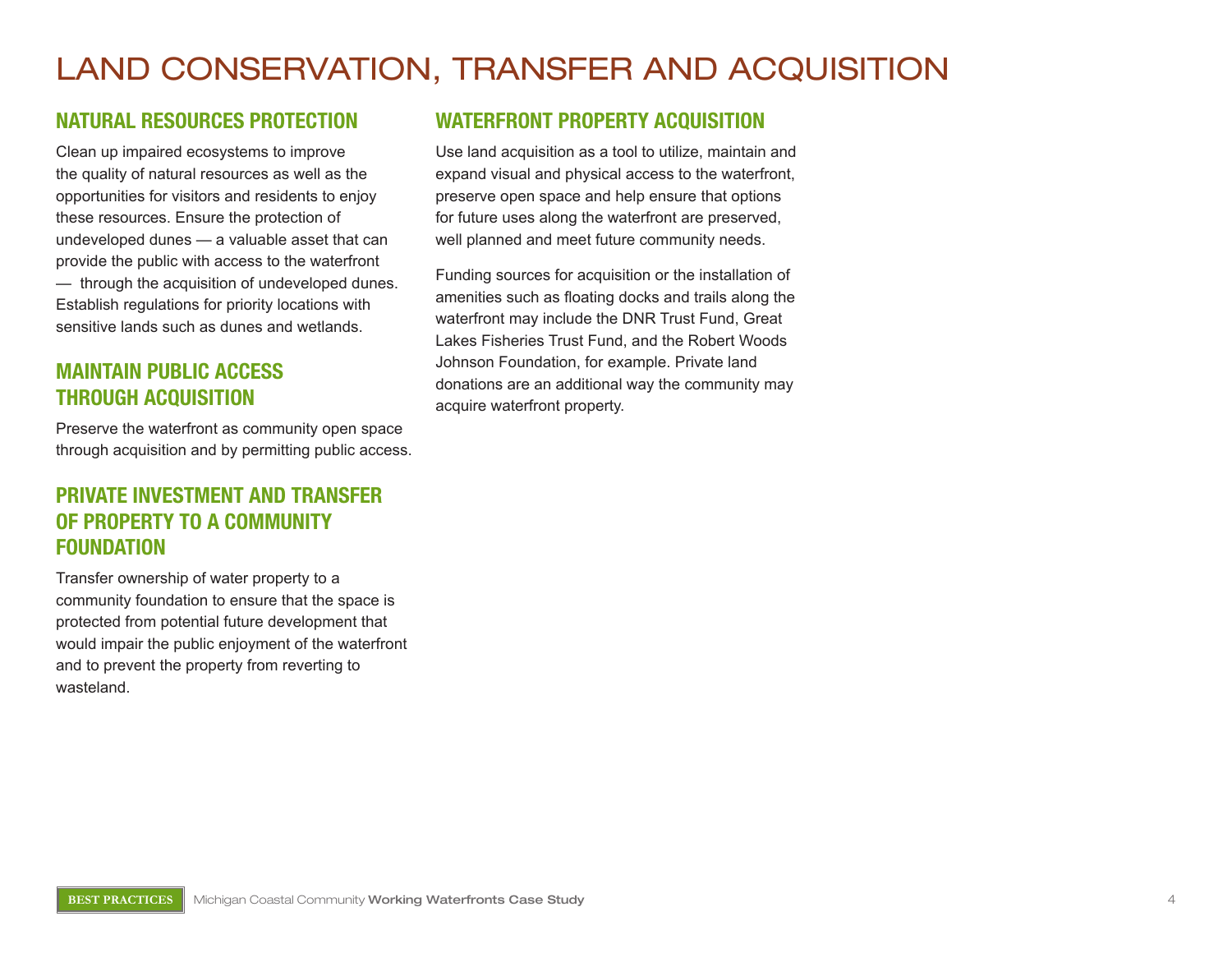# Policy, Regulation and Authority

### **Maintain Public Access through Regulations**

Adopt regulations that require new development and redevelopment to provide space on waterfront sites to help maintain the water as a significant natural feature. Protect priority locations including sensitive lands and the most visible open spaces through scenic easements, transfer or donation programs and design guidelines — along with regulations and zoning ordinances. Enhance access sites by installing platforms for wildlife viewing.

### **Dredging and Harbor Maintenance**

Identify alternative sources for dregding funds. For example, at Kalamazoo Harbor, a Water Resources Tax Improvement Finance Authority is one potential means for generating maintenance funds. Reevaluate options for dredging, such as dredging channels in priority areas, to identify more cost-effective strategies to ensure the viability of the harbor.

Looking again at Kalamazoo, the Kalamazoo Lake Harbor Authority, Inc. (KLHA) was created through Act & Interlocal Cooperation Agreement pursuant to Act No. 7 PA 1967 the Urban Cooperation Act), Act No. 451 of PA 1944 the Natural Resources and Environmental Protection act, and Act 94 of PA 2008 the Water Resource Improvement Tax Increment Finance Authority Act. KLHA was created as a separate legal entity and public body corporate to administer economic development objectives related to the harbor. The Authority has the power to create a Kalamazoo Lake Master Development Plan, a Water Resource Development Plan, Tax Increment Financing and Development Plan or similar plan. KLHA is charged with the protection and maintenance of harbor and waterfront properties through the establishment of a Water Resource Improvement TIFA.

# **Regulate Land Use along Waterfront Roads**

Use the a road as a divider between the public and private realm along a waterfront. Permit public use on the waterside of the road and private development on the inland side.

# **Establishing a Port Authority**

Establishing a port authority can provide a functional industrial and economic base for the community and state while maintaining adequate access for industry and shipping. For example, the Port of Monroe was established in 1932 pursuant to the Port District Act, Public Act 234 of 1925 and continues to work to attract development and industries and to make improvements in the port.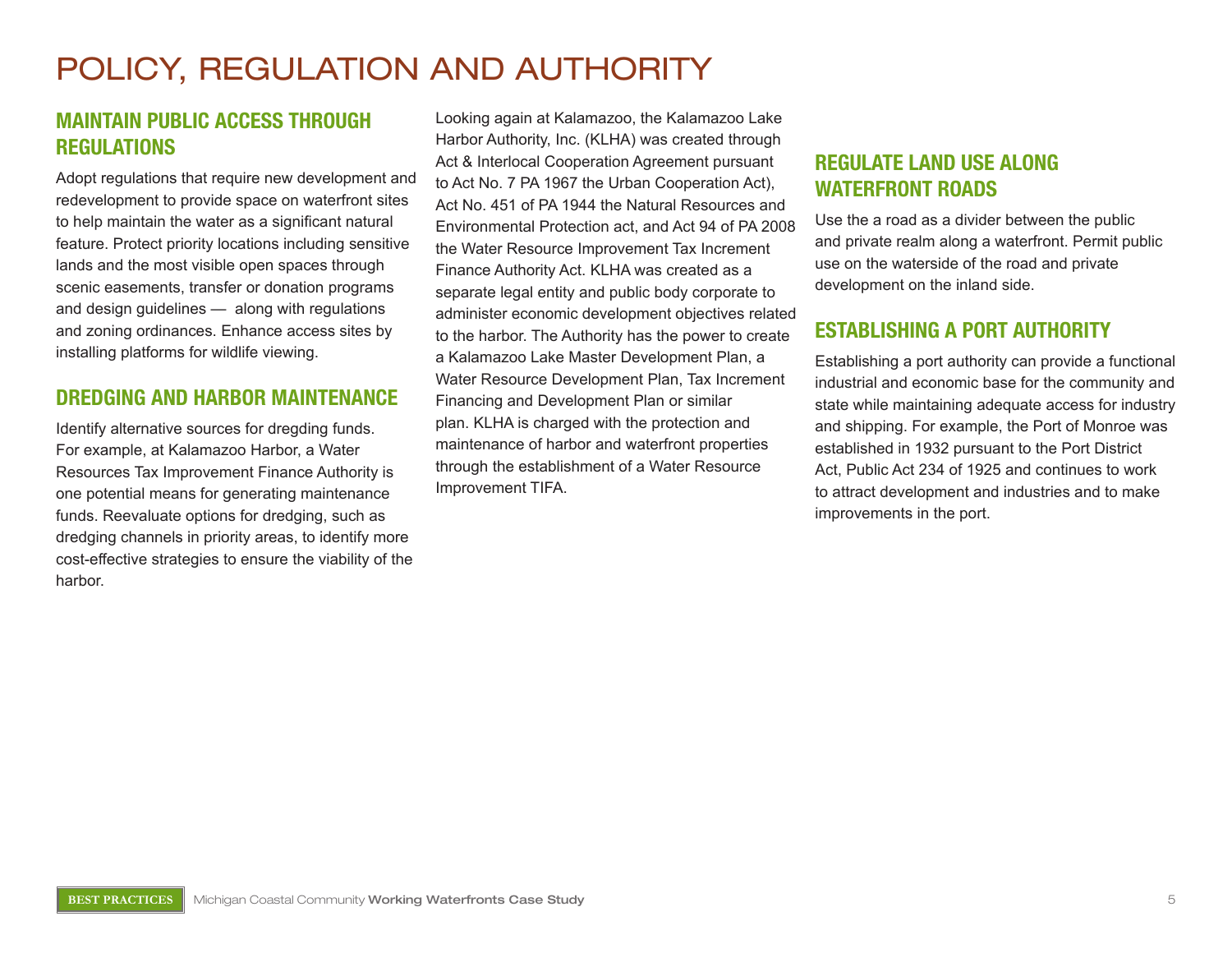# **PLANNING**

# **Establish Strong Connectivity BETWEEN THE WATERFRONT AND Downtown**

Redevelop a downtown waterfront park to establish a stronger connection between water resources and the downtown. Expand and enhance a downtown municipal marina through the addition of amenities such as an overlook platform, trout stream, music shell and greenspace and pedestrian paths that provide more options for residents and visitors, a greater mix of uses and more opportunities to attract people to the waterfront.

### **Provide Visual Access to the Waterfront**

Use pocket parks and public right-of-ways to provide physical and visual access to the water and an opportunity to view boats and ships passing through. A waterfront park system promotes walkability and recreation along the water.

### **Create Connectivity and Accessibility**

Develop connections to boat launches, beaches, marinas, significant waterfront viewing areas and key features and open spaces through a multimodal transportation network that includes water trails, pedestrian paths, regional trails and public transit. A unified community-based open space system that provides scenic access throughout the city offers opportunities for recreation and personal interaction.

# **Riverfront Redevelopment**

Redevelop underutilized, vacant brownfields with compact, strategically located condominiums where more downtown housing options are needed and there is ample existing waterfront park space and access for water-dependent uses. Spur revival of a downtown riverfront with new mixed use development.

# **Establish a Sense of Place along the Waterfront**

Incorporate placemaking strategies — planning, designing and managing public spaces through identifying a common community vision — to promote talent attraction and retention, economic development opportunities, and establish a sense of place on the waterfront. Things like identifying historic corridors or hosting events and festivals in public waterfront spaces can contribute to the public value of the waterfront. Resources including the Placemaking Technical Assistance Workshops, offered by the Michigan Municipal League and Michigan State University through an MI Place Partnership, help a community design and plan for transformative placemaking projects.

# **Adaptive Reuse of Waterfront Property**

Identify new uses for underutilized, former industrial waterfront property and structures. A mix of uses that includes traditional industrial that utilize existing port infrastructure, open space that provides visual and physical access to the waterfront and innovative new technologies ensures the community can continue to adapt and grow with a changing economy as well as provide local jobs.

### **Attract New Business**

Revive former industrial waterfront, and transition and transform the local waterfront economy by creating a Smartzone. Through a suite of incentives a Smartzone — which may be established through a partnership between educational institutions and state and local government — can attract a mix of new uses including research and technological facilities, and office, retail, residential and recreational projects. Establishing a smart zone also aids in planning for desired uses along the waterfront.

### **Incorporate Placemaking**

Capitalize on the economic value of placemaking to increase both private development and public access to the waterfront as well as create a more walkable downtown that embraces water resources.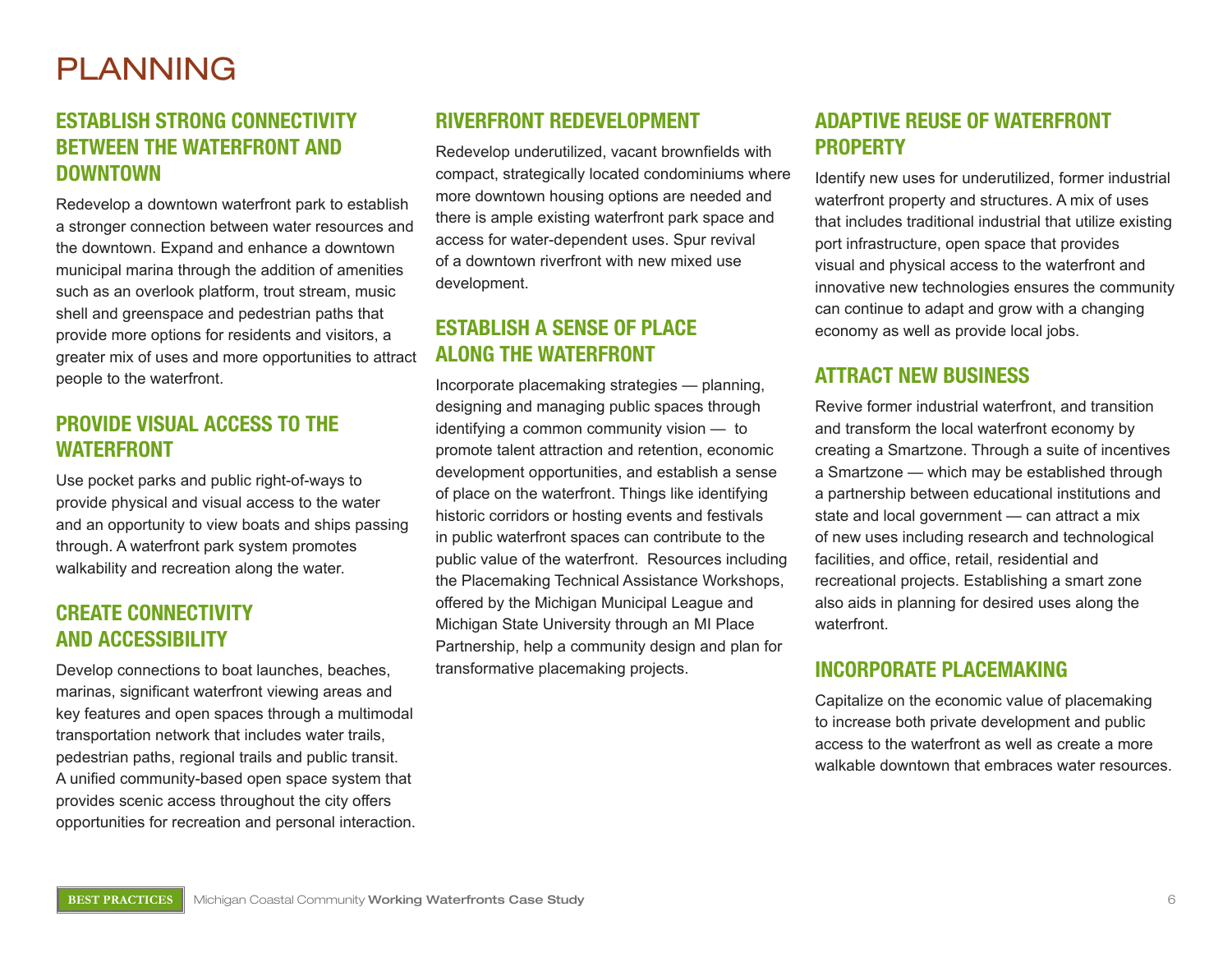### **Engage in Smart Growth Planning**

Incorporate Smart Growth planning into community master plans. EPA/NOAA's waterfront Smart Growth planning principles can help guide future development that protects water resources, supports diverse, mixed-used waterfront land uses, and promotes visual and physical access to the waterfront. Resources such as EPA/NOAA's Smart Growth Implementation Assistance for Coastal Communities pilot program provide technical assistance for creating form-based code. Participate in Michigan's Smart Growth Readiness Assessment Tool workshop to self-evaluate community planning through the lens of Smart Growth planning.

### **Build Resilience**

Build capacity to recover from adversity, reduce sensitivity and exposure to hazards and enable flexibility under environmental, economic or social change through resiliency and adaptation planning. Through regional resilience planning, communities can strengthen the economic resilience of waterfront-dependent uses as well as identify strategies to adapt physically to changing water levels or increased storms.

### **RestorE the River**

Establish partnerships and use a variety of funding sources, such as Great Lakes Restoration Initiative (GLRI) funds, for river improvements including dam removal, contaminant removal and bank stabilization.